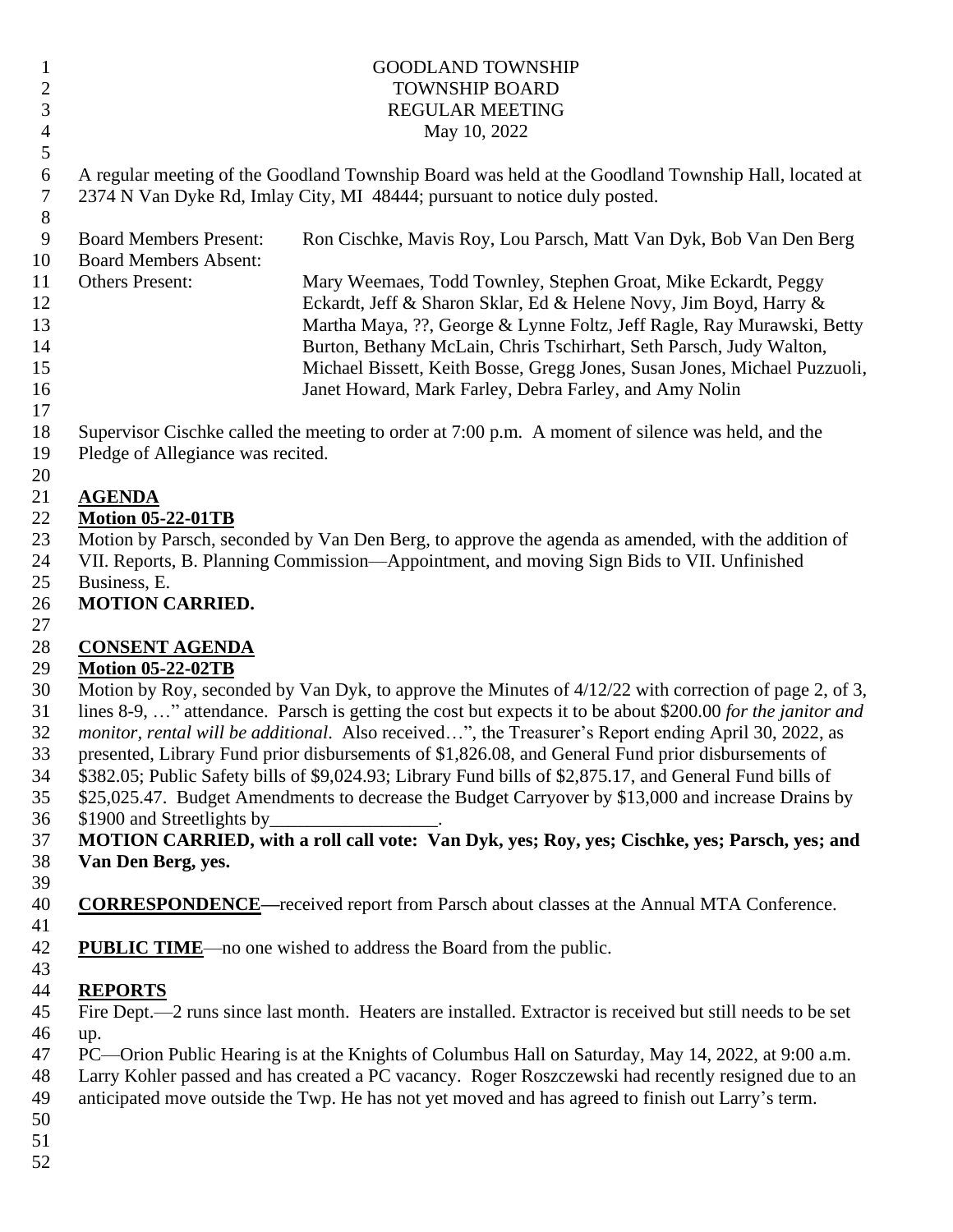#### **Motion 05-22-03TB**

- Motion by Van Dyk, seconded by Parsch, to appoint Roger Roszczewski to fill the Planning Commission
- vacancy for the term that expires on 12/31/2022.

#### **MOTION CARRIED.**

- 
- LCRC—sent bids for ditching on Shaw, Kohler, and Caldwell Rds.

# **Motion 05-22-04TB**

- Motion by Parsch, seconded by Van Den Berg, to approve the bids for ditching work on Caldwell, Shaw,
- & Kohler Rds., with the costs to be spread over this & the upcoming fiscal year.

### **MOTION CARRIED.**

- 
- CCA—no report.
- LCEMS—no report.
- GT Library—millage passed. Summer reading programs for both adults and children will begin in mid-
- June.
- School—The Lapeer County Land Bank has donated \$14,500 for the electrical and HVAC work. Cischke will bring back prior bids for Board review & approval.
- ZBA—will need new PC representative due to the passing of Larry Kohler.

#### **UNFINISHED BUSINESS**

- Blight—received a job description for a Blight Enforcement officer. Need to review. The Mayas continue
- to work on their property clean up. Cedar Dr has had no progress. Summers Rd has had no progress and
- will consult with the Attorney to find out the next step to demolish the building under the Dangerous
- Building Ordinance. Caldwell Rd has had no more action. Van Dyke has seen some progress. 2 additional
- verbal complaints were received and requested to submit a written complaint.
- SEMCO Contract—no response has been received to attempts to contact.
- STAR—updated assessing report received.
- Broadband Tower Lease—Working on updating contract for 2022, hopefully at the next meeting.
- Sign Bids—still being submitted.

# **NEW BUSINESS**

Election Grant—Federal government has a grant available for up to \$1500 for supplies.

# **Motion 05-22-05TB**

Motion by Parsch, seconded by Van Dyk, to approve up to \$1500 in grant reimbursable expenses.

# **MOTION CARRIED.**

- 
- Todd Townley—requested a 6-month moratorium on Carbon Sequestration installations to allow for
- adequate research and regulation.

# **Motion 05-22-05TB**

- Motion by Van Den Berg, seconded by Roy, to approve a six-month moratorium on any drilling for the
- disposal or installation of any materials in Goodland Township.
- **MOTION CARRIED.**
- 

#### Salary Resolutions

# **Motion 05-22-06TB**

 Motion by Van Den Berg, seconded by Parsch, to approve the increase of 5% of all elected Board position salaries.

# **MOTION CARRIED, with a roll call vote: Roy, yes; Cischke, yes; Parsch, yes; Van Den Berg, yes;**

# **and Van Dyk, yes.**

- 
- Law Enforcement Millage Request Ballot Language—a request for support of the millage request was
- received. It was the consensus of the Board members present to take no action at this time.